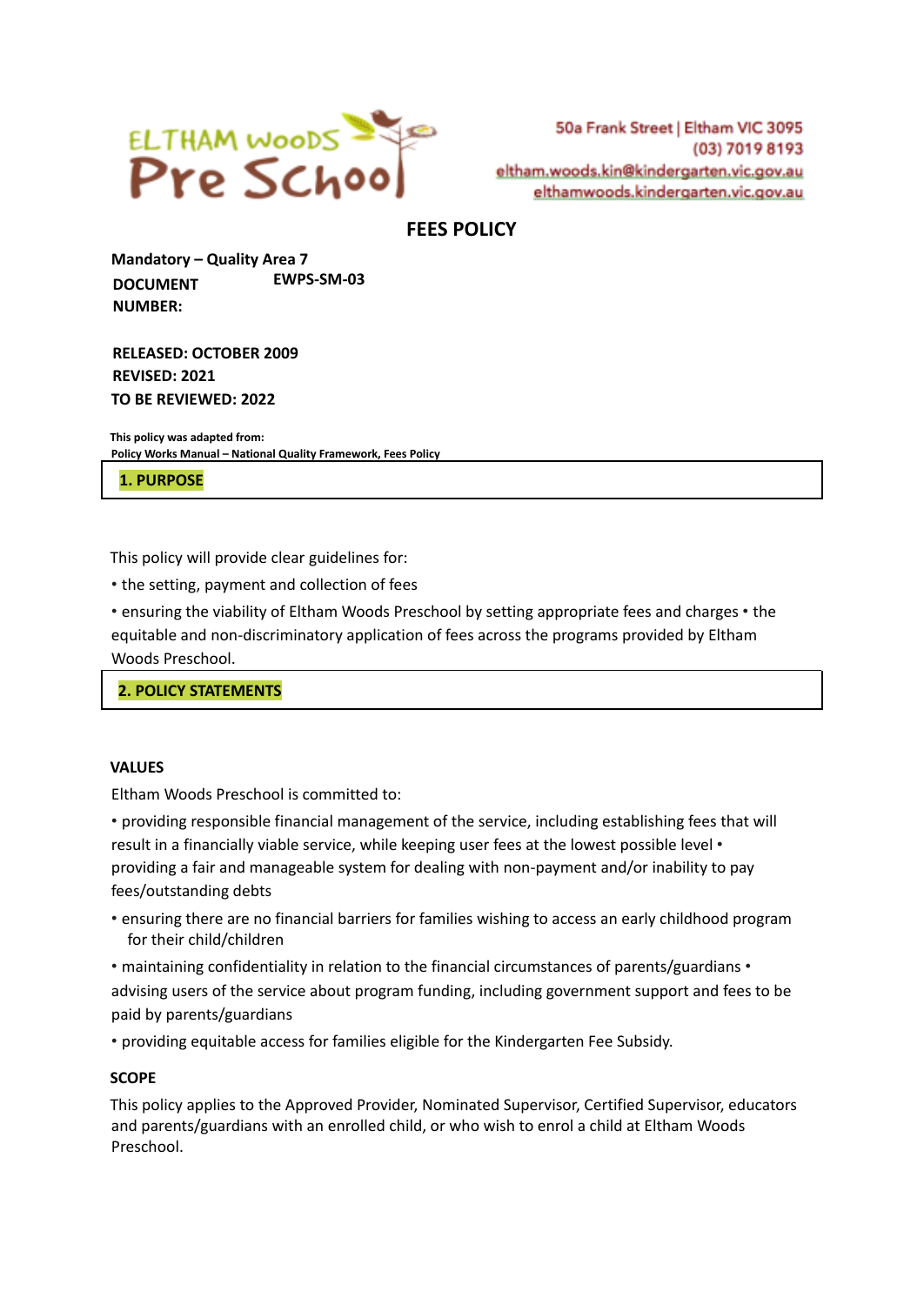#### **3. PROCEDURES**

#### **The Approved Provider is responsible for:**

- reviewing the current budget to determine fee income requirements
- developing a fee policy that balances the parent's/guardian's capacity to pay, with providing a high-quality program and maintaining service viability
- implementing and reviewing this policy in consultation with parents/guardians, the Nominated Supervisor and staff, and in line with the requirements of DET's *The Kindergarten Guide* (refer to *Sources*)
- ensuring that this policy is based on the principles of the *Kindergarten Fee Subsidy – Fees Policy* (refer to *Definitions)*
- considering any issues regarding fees that may be a barrier to families enrolling at Eltham Woods Preschool and removing those barriers wherever possible
- reviewing the number of families experiencing financial hardship and the effectiveness of the procedures for late payment and support offered
- considering options for payment when affordability is an issue for families
- clearly communicating this policy and payment options to families in a culturally-sensitive way, and in the family's first language where possible
- providing all parents/guardians with a copy of the document containing fee information for families (refer to Attachment 1)
- providing all parents/guardians with a statement of fees and charges (refer to samples in Attachments 2 and 3) upon enrolment of their child, and ensure that the *Fees Policy* is readily accessible at the service (Regulation 171)
- providing all parents/guardians with a fee payment agreement (refer to samples in Attachments 3 and 4)
- collecting and receipting all fees
- collecting all relevant information and maintaining relevant documentation regarding those with entitlement to concessions, where applicable

• complying with the service's *Privacy and Confidentiality Policy* regarding financial and other information received, including in relation to the payment/non-payment of fees • notifying parents/guardians within 14 days of any proposed changes to the fees charged or the way in which the fees are collected (Regulation 172(2))

• ensuring a notice outlining fees charged by the service is displayed prominently in the main entrance to Eltham Woods Preschool.

#### **The Nominated Supervisor is responsible for:**

• assisting the Approved Provider in developing this policy, and ensuring that this policy is based on the principles of the *Kindergarten Fee Subsidy – Fees Policy* (refer to *Definitions)* • implementing and reviewing this policy, in consultation with parents/guardians, the Approved Provider and staff, and in line with the requirements of DET's *The Kindergarten Guide* (refer to *Sources*)

• considering any issues regarding fees that may be a barrier to families enrolling at Eltham Woods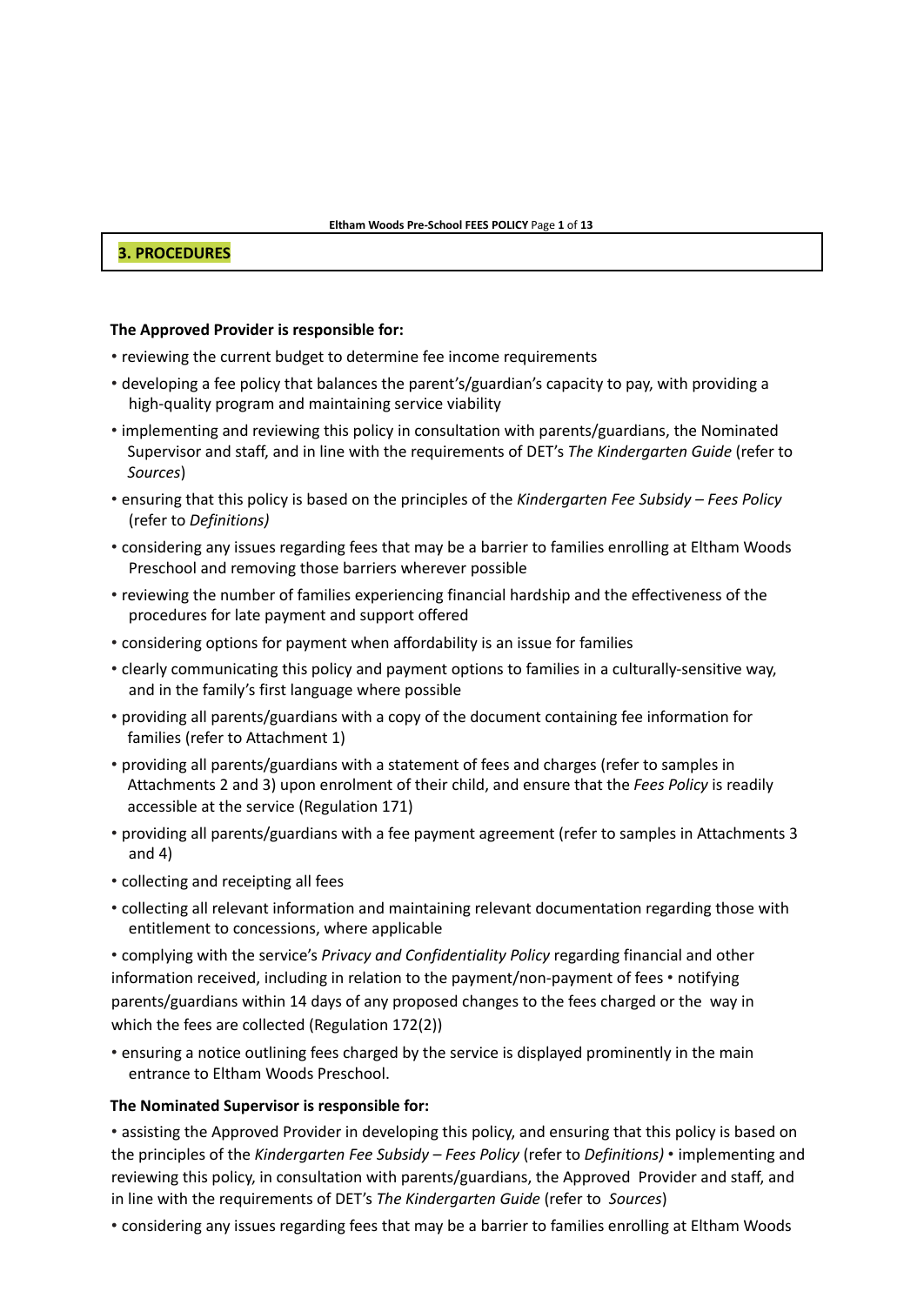Preschool and removing those barriers wherever possible

- considering options for payment when affordability is an issue for families
- communicating this policy and payment options to families in a culturally-sensitive way and in the family's first language where possible
- providing all parents/guardians with a copy of the document containing fee information for families (refer to Attachment 1)

#### **Eltham Woods Pre-School FEES POLICY** Page **2** of **13**

- providing all parents/guardians with a statement of fees and charges (refer to samples in Attachments 2 and 3) upon enrolment of their child, and ensure that the *Fees Policy* is readily accessible at the service
- providing all parents/guardians with a fee payment agreement (refer to samples in Attachments 3 and 4)
- collecting all relevant information and maintaining relevant documents regarding those with entitlement to concessions, where applicable

• complying with the service's *Privacy and Confidentiality Policy* regarding financial and other information received, including in relation to the payment/non-payment of fees • notifying parents/guardians within 14 days of any proposed changes to the fees charged or the way in which the fees are collected

• ensuring a notice outlining fees charged by the service is displayed prominently in the main entrance to Eltham Woods Preschool.

#### **Certified Supervisors and other educators are responsible for:**

- informing the Approved Provider of any complaints or concerns that have been raised regarding fees at the service
- referring parents'/guardians' questions in relation to this policy to the Approved Provider assisting the Approved Provider, as required, in citing supporting documentation for access to the Kindergarten Fee Subsidy.

### **Parents/guardians are responsible for:**

• reading the Eltham Woods Preschool Fee information for families (refer to Attachment 1), the Fee Payment Agreement (refer to Attachments 4 and 5) and the Statement of Fees and Charges (refer to Attachments 2 and 3)

• signing and complying with the Fee Payment Agreement (refer to Attachments 4 and 5) • notifying the Approved Provider if experiencing difficulties with the payment of fees • providing the required documentation to enable the service to claim the Kindergarten Fee Subsidy for eligible families (refer to Attachment 1 – Fee information for families).

### **4. BACKGROUND AND LEGISLATION**

#### **Background**

The Department of Education and Training (DET) provides per capita funding as a contribution towards the costs of the four-year-old kindergarten program. Income from other sources, primarily fees, is required to meet all the additional costs incurred by the service in the delivery of the children's program. In addition, the Kindergarten Fee Subsidy (refer to *Definitions*) enables eligible families to attend the four-year-old kindergarten program at minimal or no cost.

DET also funds eligible three-year-old Aboriginal and Torres Strait Islander children, and children known to Child Protection, to access kindergarten programs as outlined in the *The Kindergarten Guide* (refer to *Sources*).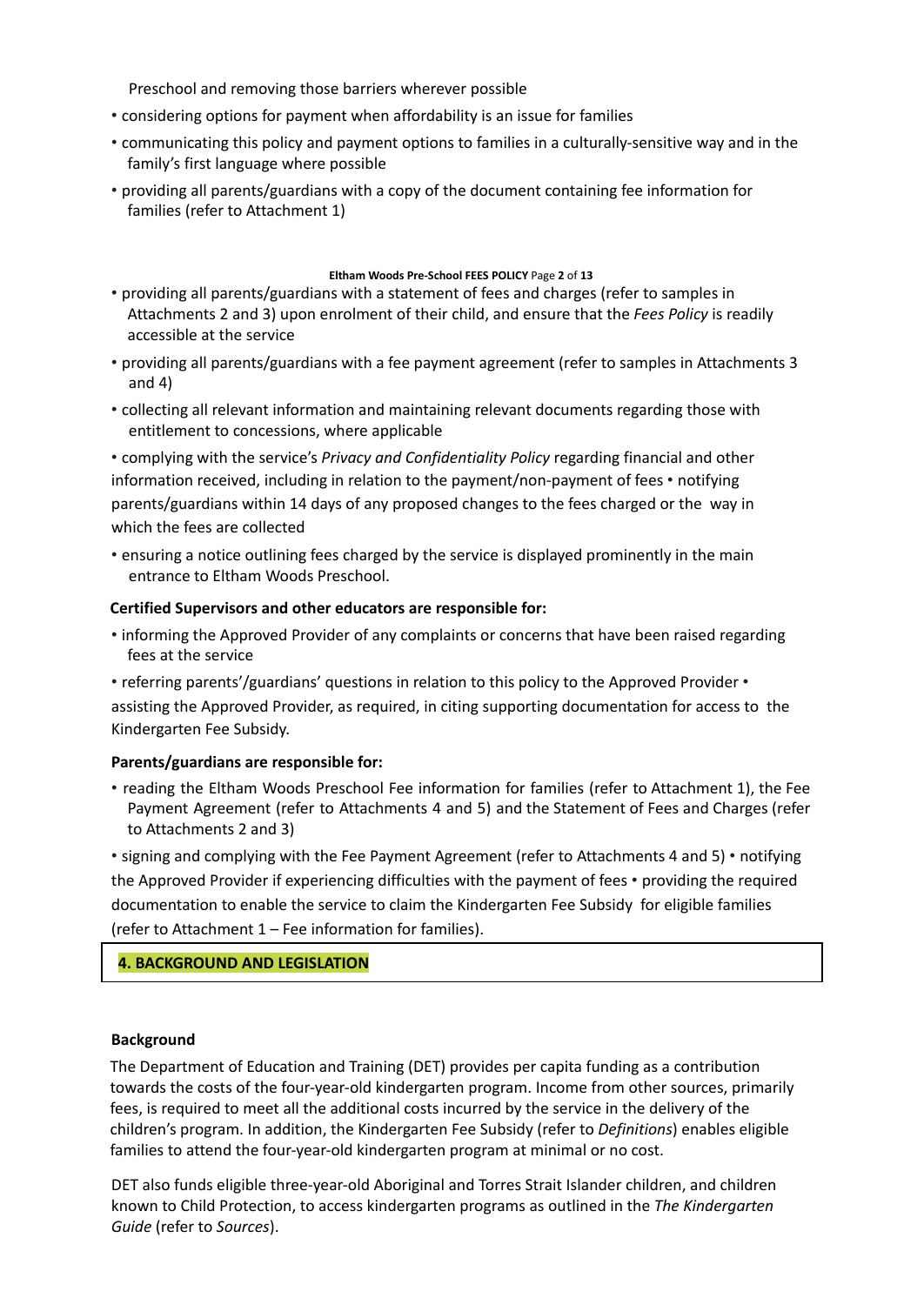DET requires that funded services have a comprehensive written fees policy in place, and the content of this policy must be communicated to families. The policy must include a written statement about the fees to be charged, as required under Regulation 168(2)(n), and the payment process. All families must be informed of applicable term and annual fees at the time of enrolment. Services must also advise eligible families of the Kindergarten Fee Subsidy arrangements. The fees charged must comply with the *Kindergarten Fee Subsidy – Fees Policy* (refer to *Definitions),* and be responsive to the local community and the viability of the service. *The Kindergarten Guide* (refer to *Sources*) outlines the criteria to be covered in the policy.

#### **Eltham Woods Pre-School FEES POLICY** Page **3** of **13**

#### **Legislation and standards**

Relevant legislation and standards include but are not limited to:

- *Charter of Human Rights and Responsibilities 2006* (Vic)
- *Child Wellbeing and Safety Act 2005* (Vic)
- *Disability Discrimination Act 1992* (Cth)
- *Education and Care Services National Law Act 2010*
- *Education and Care Services National Regulations 2011*: Regulation 168(2)(n)
- *Equal Opportunity Act 1995* (Vic)
- *National Quality Standard*, Quality Area 7: Leadership and Service Management − Standard 7.3: Administrative systems enable the effective management of a quality service

The most current amendments to listed legislation can be found at:

- Victorian Legislation Victorian Law Today: http://www.legislation.vic.gov.au/
- Commonwealth Legislation ComLaw: http://www.comlaw.gov.au/

5. **DEFINITIONS**

The terms defined in this section relate specifically to this policy. For commonly used terms e.g. Approved Provider, Nominated Supervisor, Regulatory Authority etc. refer to the *General Definitions* section of this manual.

**Early Start Kindergarten:** A funding program that enables three-year-old Aboriginal and Torres Strait Islander children, and children known to Child Protection to attend a kindergarten program that is planned and delivered by an early childhood teacher for a specific number of hours. Details are available at http://www.education.vic.gov.au/about/programs/learningdev/Pages/default.aspx

**Enrolment application fee:** A payment to cover administrative costs associated with the processing of a child's enrolment application for a place in a program at the service.

**Excursion/service event charge:** An additional charge required to meet the cost of special events or excursions that occur in response to emerging children's program needs. Events that are planned ahead and are included as an expenditure item in the service's budget do not incur this additional charge (refer to *Excursions and Service Events Policy*).

**Fees:** A charge for a place within a program at the service.

**Health Care Card:** A Commonwealth Government entitlement providing concessions for low-income earners and other eligible people. Details are available at www.humanservices.gov.au/customer/services/centrelink/health-care-card

**Kindergarten fee deposit:** A charge to secure a place that has been offered in a program at the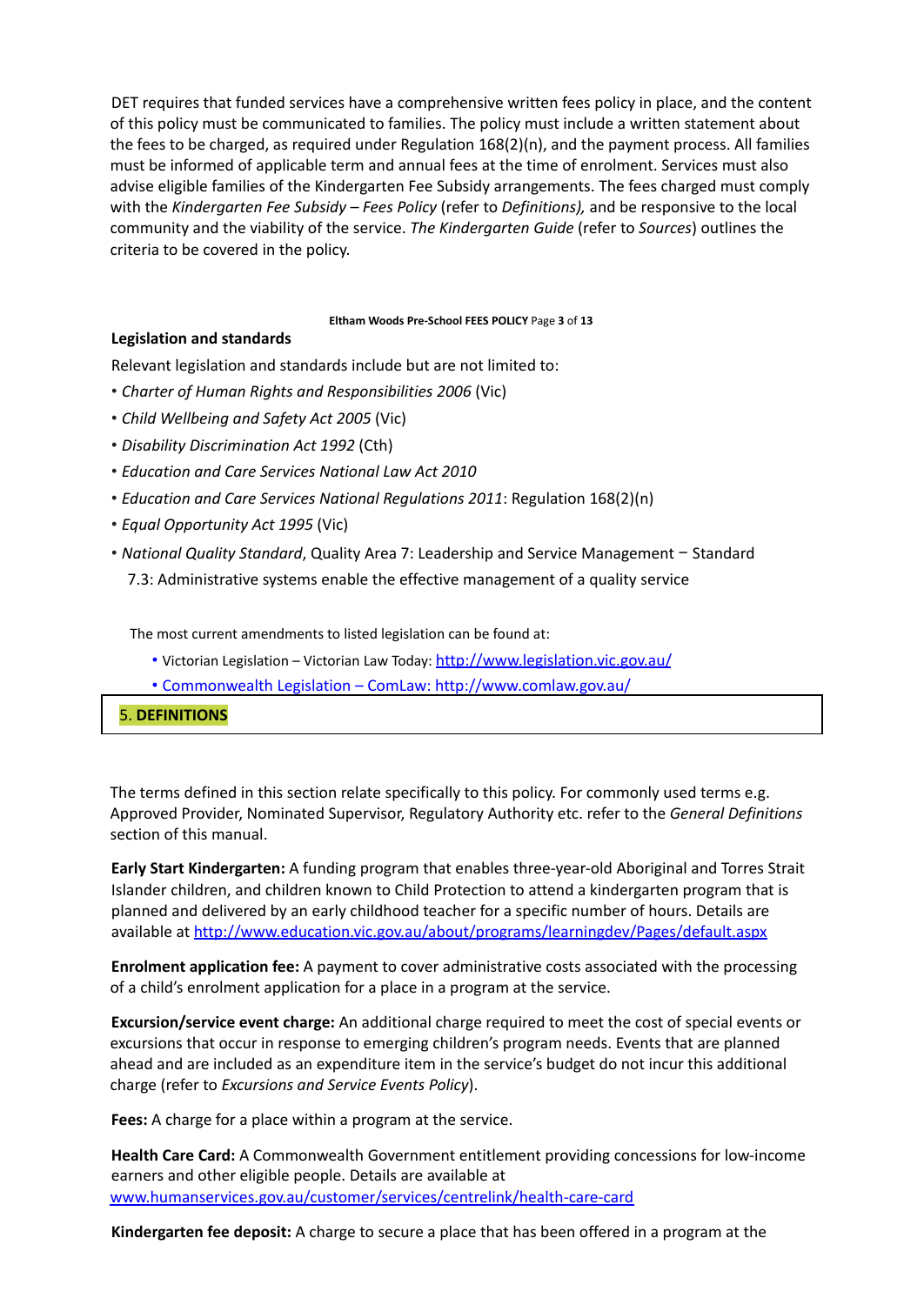service. This is deducted from term fees.

**Kindergarten Fee Subsidy (KFS):** A state government subsidy paid directly to the funded service to enable eligible families to attend a funded kindergarten program at no cost (or minimal cost) to promote participation. Details, eligibility requirements and a calculator, are available in *The Kindergarten Guide (refer to Sources)*.

*Kindergarten Fee Subsidy – Fees Policy***:** Provides operational guidelines for services administering the Kindergarten Fee Subsidy and can be found in *The Kindergarten Guide* (refer to *Sources*).

#### **Eltham Woods Pre-School FEES POLICY** Page **4** of **13**

**Late collection charge:** A charge that may be imposed by the Approved Provider when parents/guardians are late to collect their child/children from the program (refer to Attachment 1 – Fee information for families).

**Registered care:** Care provided by nannies, grandparents, relatives or friends, individuals working within kindergartens, occasional care services and outside school hours care services that are registered with the Family Assistance Office. Eligible families can receive some reimbursement of costs when using a registered care provider. Details are available at www.humanservices.gov.au/customer/services/centrelink/child-care-benefit

**Voluntary parent/guardian contribution:** A voluntary payment for items not directly related to the provision of the children's program. Attendance at the service is not conditional on this payment.

#### **6. SOURCES AND RELATED POLICIES**

### **Sources**

- *The Kindergarten Guide (Department of Education and Training)* is available under *early childhood / service providers on the DET website:* www.education.vic.gov.au
- The constitution of Eltham Woods Preschool

#### **Eltham Woods Preschool policies**

- *Complaints and Grievances Policy*
- *Delivery and Collection of Children Policy*
- *Enrolment and Orientation Policy*
- *Excursions and Service Events Policy*
- *Inclusion and Equity Policy*
- *Privacy and Confidentiality Policy*

### **7. EVALUATION**

In order to assess whether the values and purposes of the policy have been achieved, the Approved Provider will:

- regularly seek feedback from everyone affected by the policy regarding its effectiveness, particularly in relation to affordability, flexibility of payment options and procedures for the collection of fees
- monitor the implementation, compliance, complaints and incidents in relation to this policy •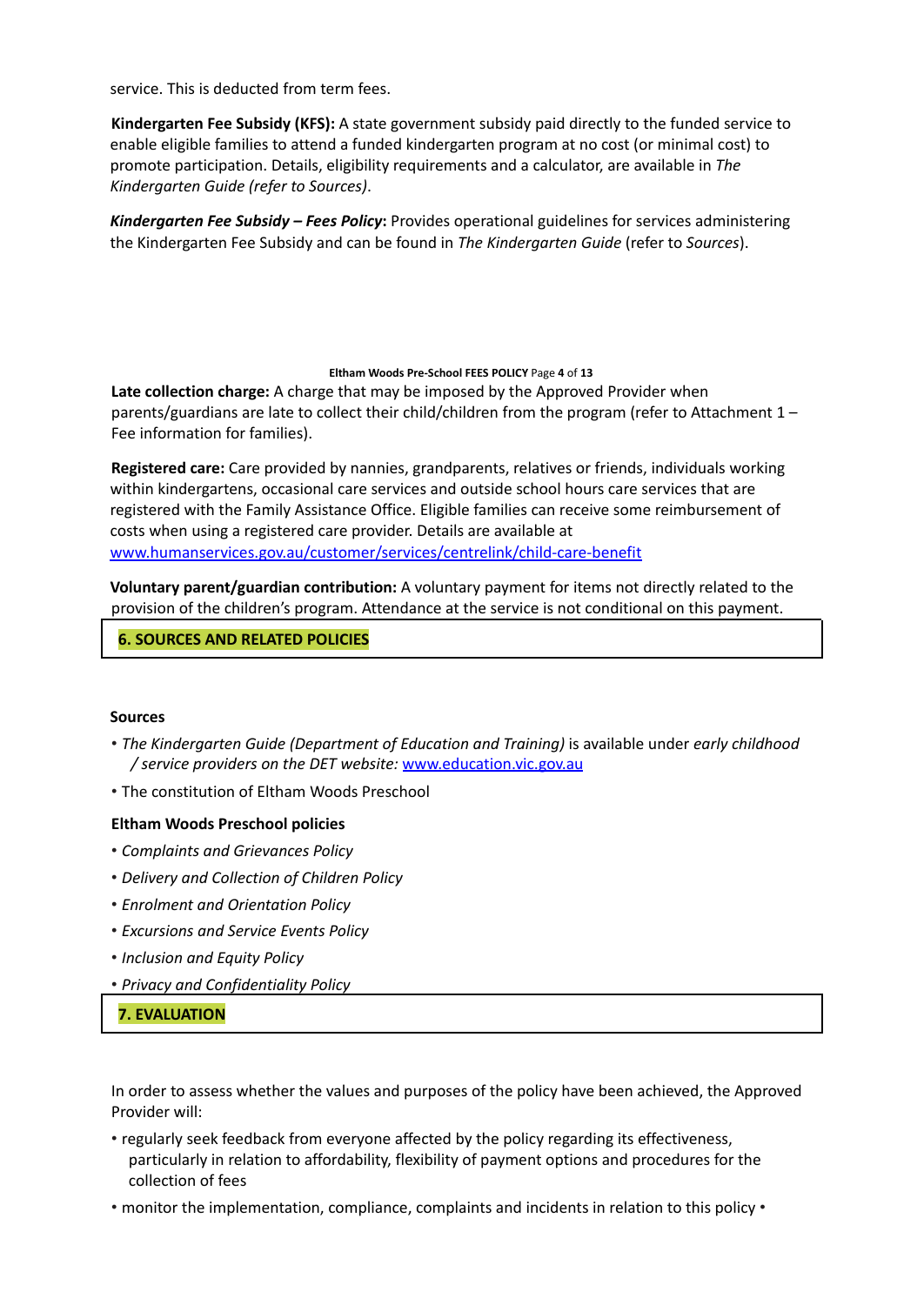monitor the number of families/children excluded from the service because of their inability to pay fees

• keep the policy up to date with current legislation, research, policy and best practice • revise the policy and procedures as part of the service's policy review cycle, or as required • notify parents/guardians at least 14 days before making any changes to this policy or its procedures (Regulation 172(2)).

# **8. ATTACHMENTS**

- Attachment 1: Fee information for families
- Attachment 2: Statement of Fees and Charges Fee schedule Four-year-old (funded) kindergarten program
- Attachment 3: Statement of Fees and Charges Fee schedule Three-year-old kindergarten program

#### **Eltham Woods Pre-School FEES POLICY** Page **5** of **13**

• Attachment 4: Fee Payment Agreement – Four-year-old (funded) kindergarten program •

Attachment 5: Fee Payment Agreement – Three-year-old kindergarten program

**9. AUTHORISATION**

This policy was adopted by the Approved Provider of Eltham Woods Preschool in 2021.

### **10. POLICY CHANGE RECORD**

| Date       | <b>Revision Description</b>                                                                                                                                                                                                                                 | <b>Authority</b>           |
|------------|-------------------------------------------------------------------------------------------------------------------------------------------------------------------------------------------------------------------------------------------------------------|----------------------------|
| May 2009   | Fees Policy, Policy Summary and Payment Agreement released                                                                                                                                                                                                  | <b>EWPS Committee</b>      |
| Mar 2016   | New Fees Policy reviewed and introduced based on ELAA template                                                                                                                                                                                              | <b>EWPS Committee</b>      |
| Oct 2017   | Fee changes                                                                                                                                                                                                                                                 | <b>EWPS Committee</b>      |
| April 2018 | Fee changes                                                                                                                                                                                                                                                 | <b>EWPS Committee</b>      |
| May 2020   | • Amendment to refunding extended care fees due to<br>COVID-19<br>• Amendment to additional funding for Term 2, Term 3 and<br>term 4 fees has been provided from the government<br>fees have been waved<br>• All attachment dates changed from 2019 to 2020 | <b>EWPS EXEC Committee</b> |
| 2021       |                                                                                                                                                                                                                                                             | <b>EWPS Committee</b>      |

**Attachment 1**

**Fee information for families**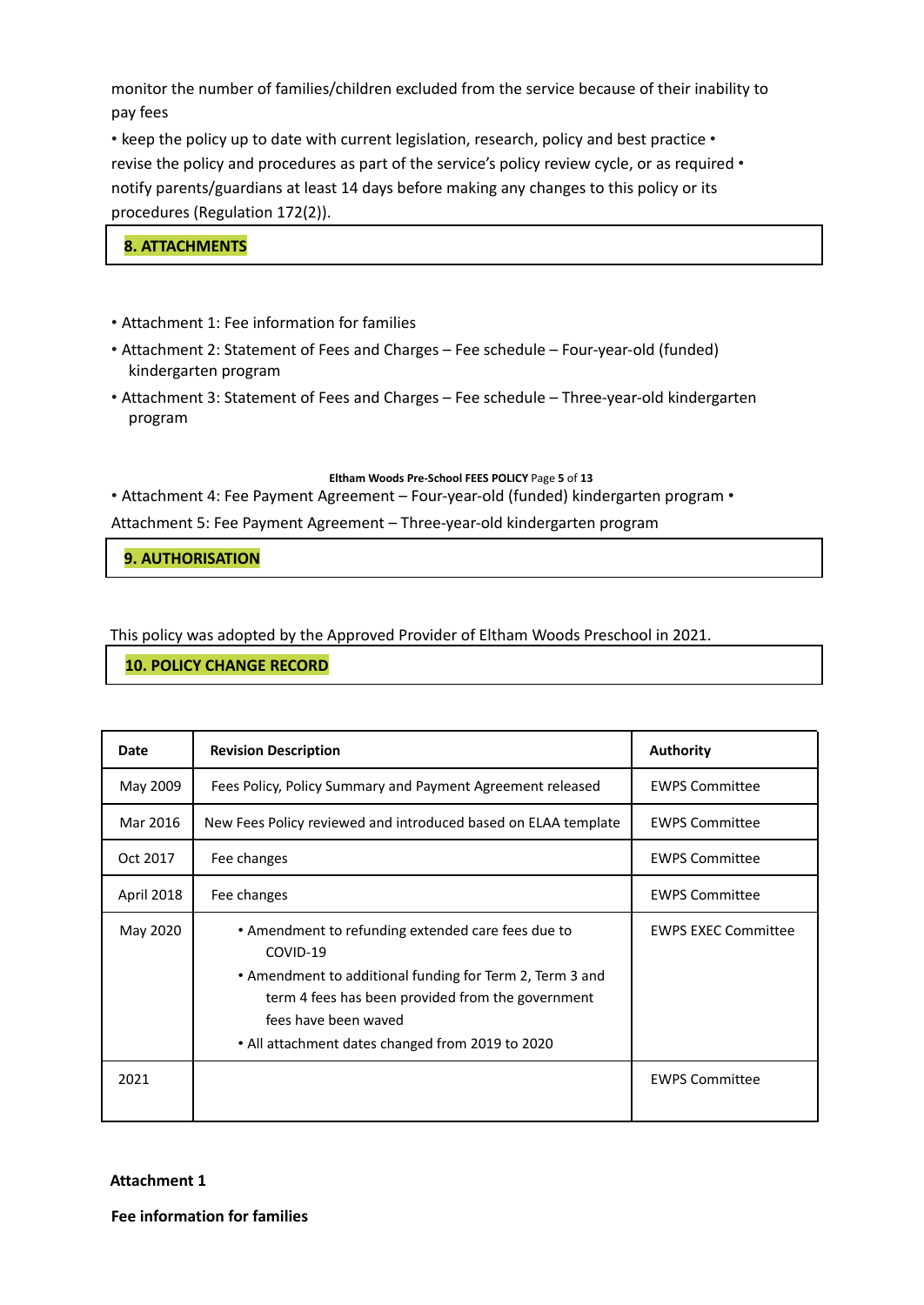### **Eltham Woods Preschool**

### **1. Why fees are necessary**

The Department of Education and Training (DET) provides per capita funding as a contribution toward the costs of providing a three and four-year-old kindergarten program. Services meet the balance of costs through charging fees and fundraising activities.

DET provides a Kindergarten Fee Subsidy (see below) that enables children from eligible families to attend a three and four-year-old kindergarten program free of charge, or at a minimal cost. DET also provides funding to assist eligible three-year-old Aboriginal and Torres Strait Islander children, and children known to Child Protection, to access kindergarten programs.

Eltham Woods Preschool provides a range of support options to parents/guardians experiencing difficulty with payment of fees (see below).

# **2. How fees are set**

As part of the budget development process, the Committee of Management sets fees each year for the programs of the service, taking into consideration:

- the financial viability of the service
- the level of government funding provided for the program, including the Kindergarten Fee Subsidy
- the availability of other income sources, such as grants
- the fees charged by similar services in the area
- the capacity of parents/guardians to pay fees

#### **Eltham Woods Pre-School FEES POLICY** Page **6** of **13**

- reasonable expenditure in meeting agreed program quality and standards
- requirements of the *Kindergarten Fee Subsidy – Fees Policy* (details in the *The Kindergarten Guide (Department of Education and Training)* available under *early childhood / service providers* on the DET website: www.education.vic.gov.au

Fees set for the year are only reviewed in extraordinary circumstances, for example, if attendance rates fall below the budget 'break even' point.

### **3. Other charges**

Other charges levied by Eltham Woods Preschool are included on the Statement of Fees and Charges. These include:

- **Kindergarten fee deposit:** This payment secures a child's place at the service and is payable on acceptance of enrolment. The deposit is retained as part payment on term 4 fees. Families eligible for the Kindergarten Fee Subsidy (see below) are not required to pay the deposit. Families experiencing hardship should also discuss any difficulties with the service.
- **Excursion/service event charge:** This additional charge is required to cover the cost of excursions or special events that occur throughout the year in response to emerging children's program needs and interests. Affordability and relevance to the children's interests and the service program will be taken into consideration before a decision is made that will require families to pay this additional charge (refer to *Excursions and Service Events Policy*). Events that are planned ahead are included as an expenditure item in the service's budget and do not incur this additional charge.
- **Late collection charge:** The Committee of Management reserves the right to implement a late collection charge when parents/guardians are frequently late in collecting a child from the service. This charge will be set at a level determined by the Committee of Management.
- **Maintenance fee –** the participation of parents/guardians is encouraged by the service and can help keep costs more affordable. As not all families are able to assist at the service, a maintenance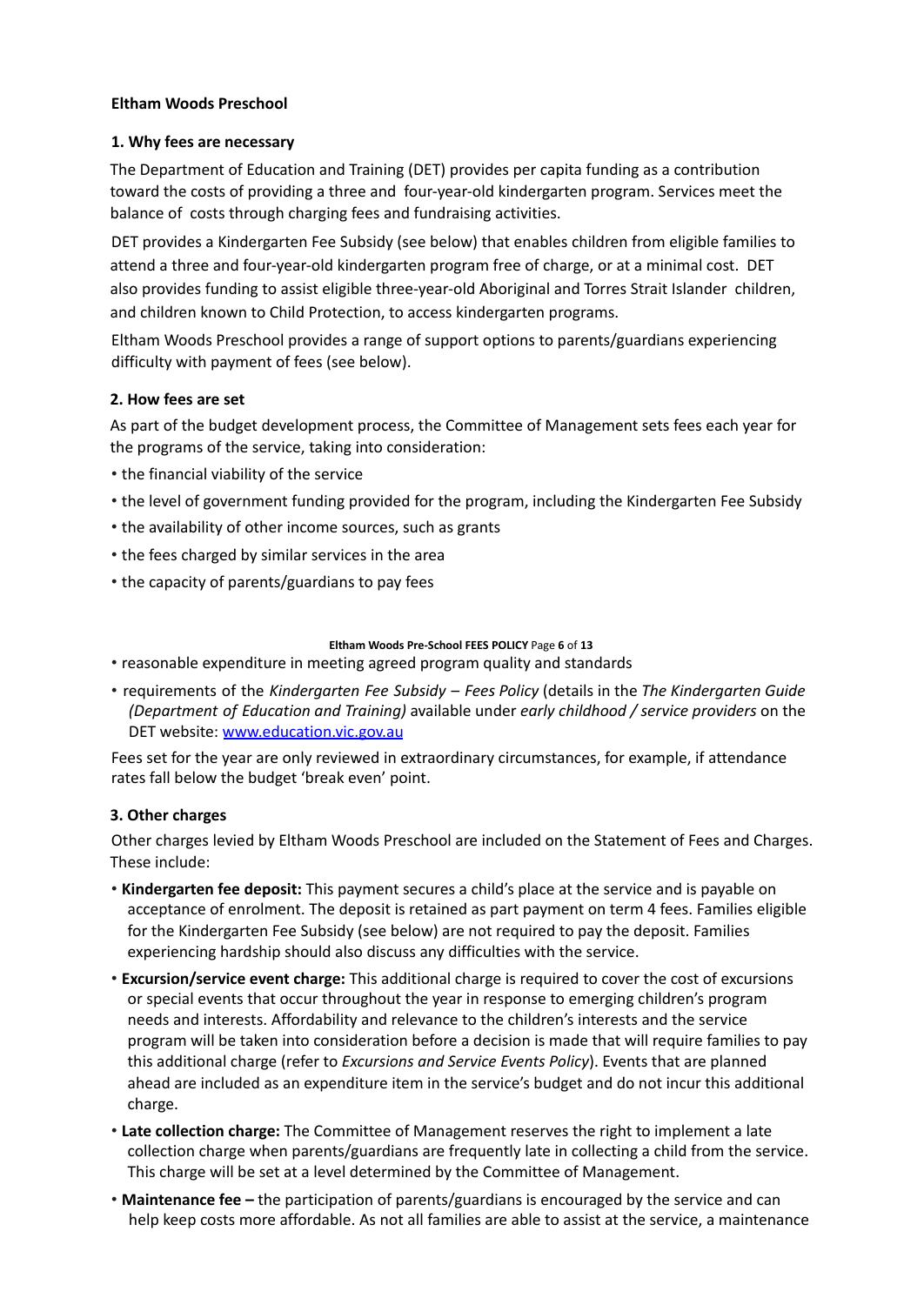levy has been introduced**.**

### **4. Statement of fees and charges**

A statement of fees and charges for four-year-old or three-year-old kindergarten will be provided to families on enrolment.

# **5. Fundraising**

Not all service costs are covered by DET per capita funding and the fees charged. Fundraising is undertaken to meet the balance and/or pay for additional items for the service. While participation is voluntary, the support of every family is encouraged. Fundraising activities are also an opportunity for families and communities to come together.

# **6. Extended Care**

Eltham Woods Preschool runs an Extended Care Program after the session on Tuesday and Thursday. It runs from  $4 - 5.30$ pm.

Children enrolled in Extended Care are required to enroll in both days.

Each child and session costs \$25 (\$50 per week).

A term deposit of \$500 to use this program which will be refunded in Term 4. Each child must remain in the Extended Care program for the duration of the year to receive their deposit back in Term 4.

#### **Eltham Woods Pre-School FEES POLICY** Page **7** of **13**

### **7. Subsidies**

# **7.1 Kindergarten Fee Subsidy (excludes extended care)**

The Kindergarten Fee Subsidy is provided by DEECD and enables eligible children to attend kindergarten free of charge or at minimal cost. Eligibility conditions change from time-to-time – contact the service for further information.

Families who may be eligible for the Kindergarten Fee Subsidy (excludes extended care)include those who are:

- Health Care Card holders
- Pensioner Concession Card holders
- Department of Veterans' Affairs Gold Card or White Card holders
- Bridging Visas A–E
- Refugee Visa (subclass) 200
- In-country Special Humanitarian visa (subclass 201)
- Global Special Humanitarian visa (subclass 202)
- Temporary Humanitarian Concern visa (subclass 786)
- Protection visa (subclass 866)
- Emergency Rescue visa (subclass 203)
- Woman at risk visa (subclass 204)
- ImmiCard
- Aboriginal or Torres Strait Islander children
- triplets or quadruplets attending a funded kindergarten program in the same year.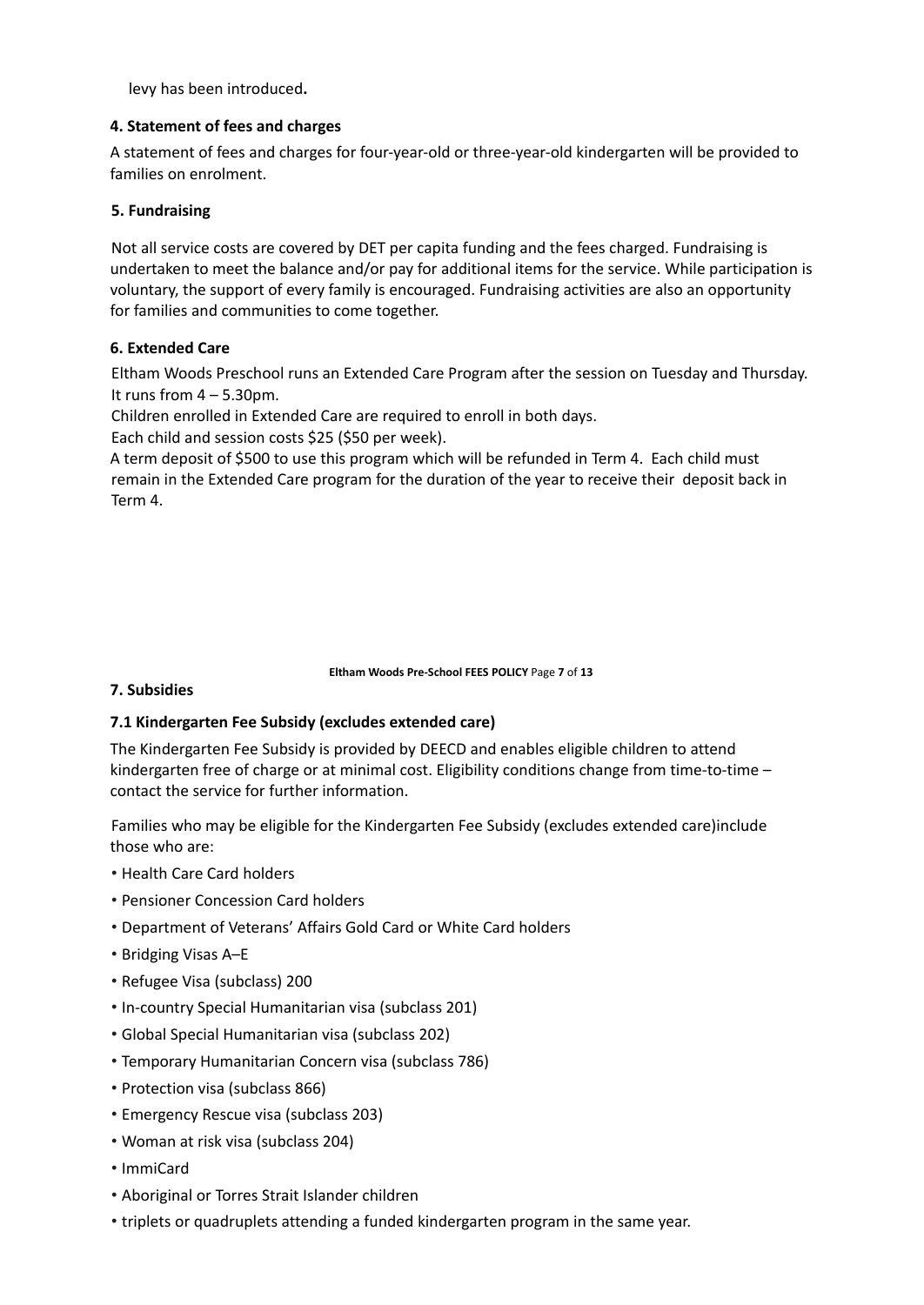Supporting documentation must be sighted by the service on acceptance of a place or on commencement in the program. Families are eligible for the Kindergarten Fee Subsidy for the full term in which their concession is valid. Contact the service for further information.

# **7.2 Early Start Kindergarten fee subsidy**

Three-year-old Aboriginal and Torres Strait Islander children and children known to Child Protection are eligible to attend a funded early childhood program that is planned and delivered by a qualified early childhood teacher free of charge. The service receives funding for children who meet the eligibility criteria. Contact the service for further information.

# **8. Payment of fees**

The Committee of Management will regularly review payment options and procedures to ensure that they are inclusive and sensitive to families' cultural and financial situations.

Fees will be invoiced to parents/guardians directly and must be paid by the date indicated on the invoice. Each invoice will include payment instructions. The first term's fees are invoiced upon commencement at Eltham Woods Preschool. For children enrolled after the commencement of a term, a pro rata invoice will be issued and must be paid in full within 14 days of the child's commencement at the service. Receipts will be provided upon request for fee payments.

Parents/guardians experiencing difficulty in paying fees are requested to contact the Treasurer to arrange a suitable alternative payment plan. The *Privacy and Confidentiality Policy* of the service will be complied with at all times in relation to a family's financial/personal circumstances.

# **9. Unpaid fees**

If fees are not paid by the due date, the following steps will be taken.

### **Eltham Woods Pre-School FEES POLICY** Page **8** of **13**

- An initial reminder letter will be sent to parents/guardians with a specified payment date, and will include information on a range of support options available for the family.
- Where payment is still not received, families will be invited to attend a meeting to discuss the range of support options available and establish a payment plan.
- Failure to attend the meeting and continued non-payment may result in a second and final letter notifying parents/guardians that the child's place at the service may be withdrawn unless payment is made or a payment plan is entered into within a specified period of time. This letter will also include information on a range of support options available for the family.
- The Committee of Management will continue to offer support and will reserve the right to employ the services of a debt collector.
- If a decision is made to withdraw the child's place at the service, the parents/guardians will be provided with 14 days' notice in writing.

# **10. Refund of fees**

If a family becomes eligible for the Kindergarten Fee Subsidy during a term, a full refund of the applicable term fees (and fee deposit, where appropriate) will be provided. Fees may still apply for programs offering more than the required minimum hours per week.

In any other case, fees are non-refundable (exceptional circumstances may apply – these are at the discretion of the Committee of Management). There will be no refund of fees in the following circumstances:

- a child's short-term illness
- public holidays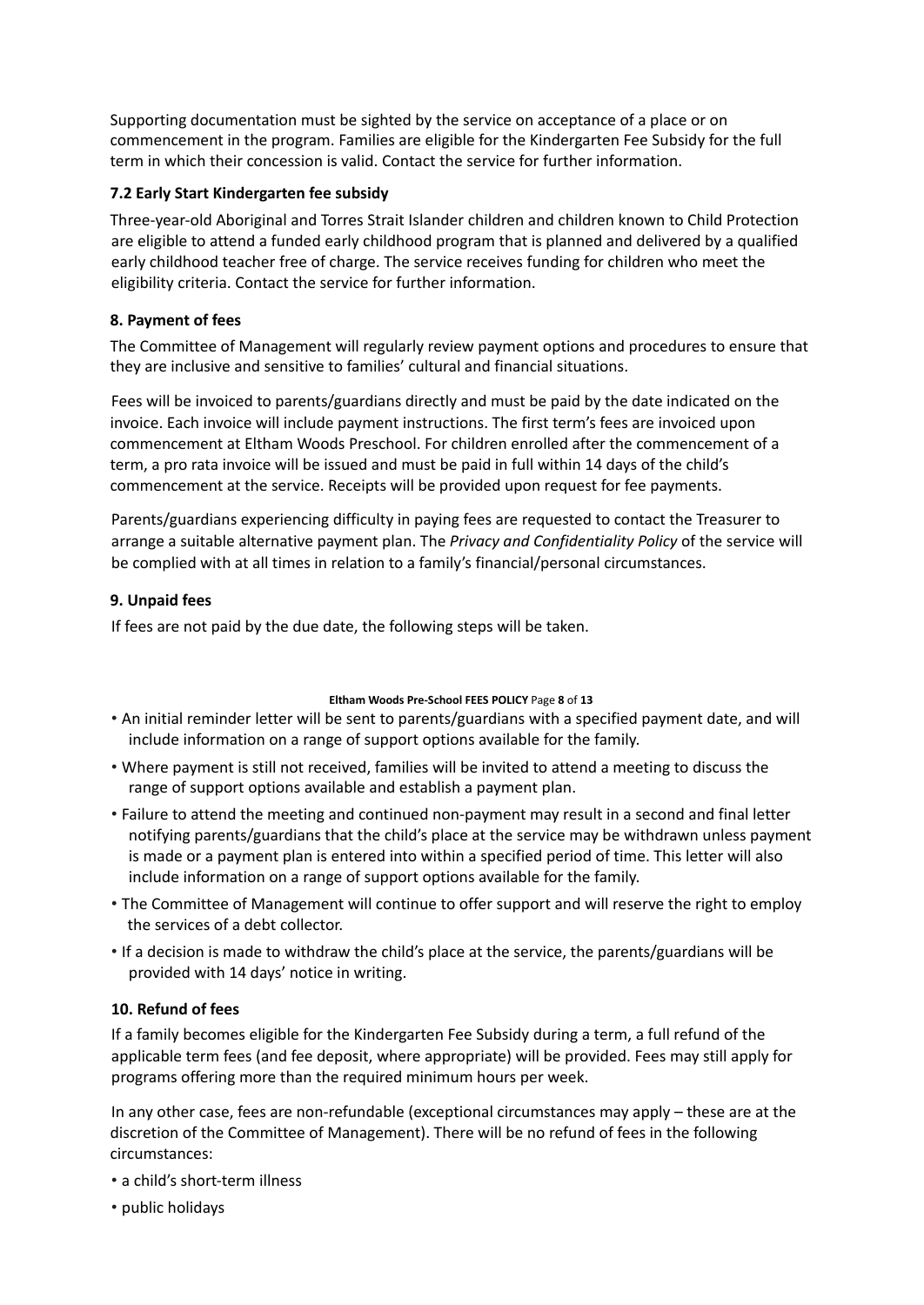- family holiday during operational times
- closure of the service for one or more days when a qualified educator is absent and a qualified reliever is not available
- closure of the service for staff training days
- closure of the service due to extreme and unavoidable circumstances.

In addition, there will be no refund where a family chooses not to send their child to the program for the maximum number of hours for which they are enrolled.

#### **11. Children turning three during the year of enrolment**

Children can only commence the program when they have turned three. A prorated invoice will be provided from the date of commencement.

#### **12. Support services**

Families experiencing financial hardship often require access to family support services. Information on these services is available from the kindergarten service provider and a list can be supplied to those families who require it. If your service does not already have this information a good place to start is with your local council.

#### **13. Notification of fee changes during the year**

Fees set for the year would only be reviewed in extraordinary circumstances, for example, if attendance rates fall below the budget 'break even' point. Parents/guardians will be notified one term in advance of any required fee increase and will be offered the option to request a payment plan.

**Eltham Woods Pre-School FEES POLICY** Page **9** of **13**

**Attachment 2**

**Statement of Fees and Charges**

**Eltham Woods Preschool**

**Fee Schedule**

**Four-year-old (funded) kindergarten**

**Hours: 15 hours per week**

|                             | Fees $(5)$ |
|-----------------------------|------------|
| Kindergarten fee<br>deposit | \$150.00*  |
| Maintenance fee             | \$50.00**  |
| Term 1                      | \$485.00   |
| Term 2                      | \$485.00   |
| Term 3                      | \$485.00   |
| Term 4                      | \$335.00   |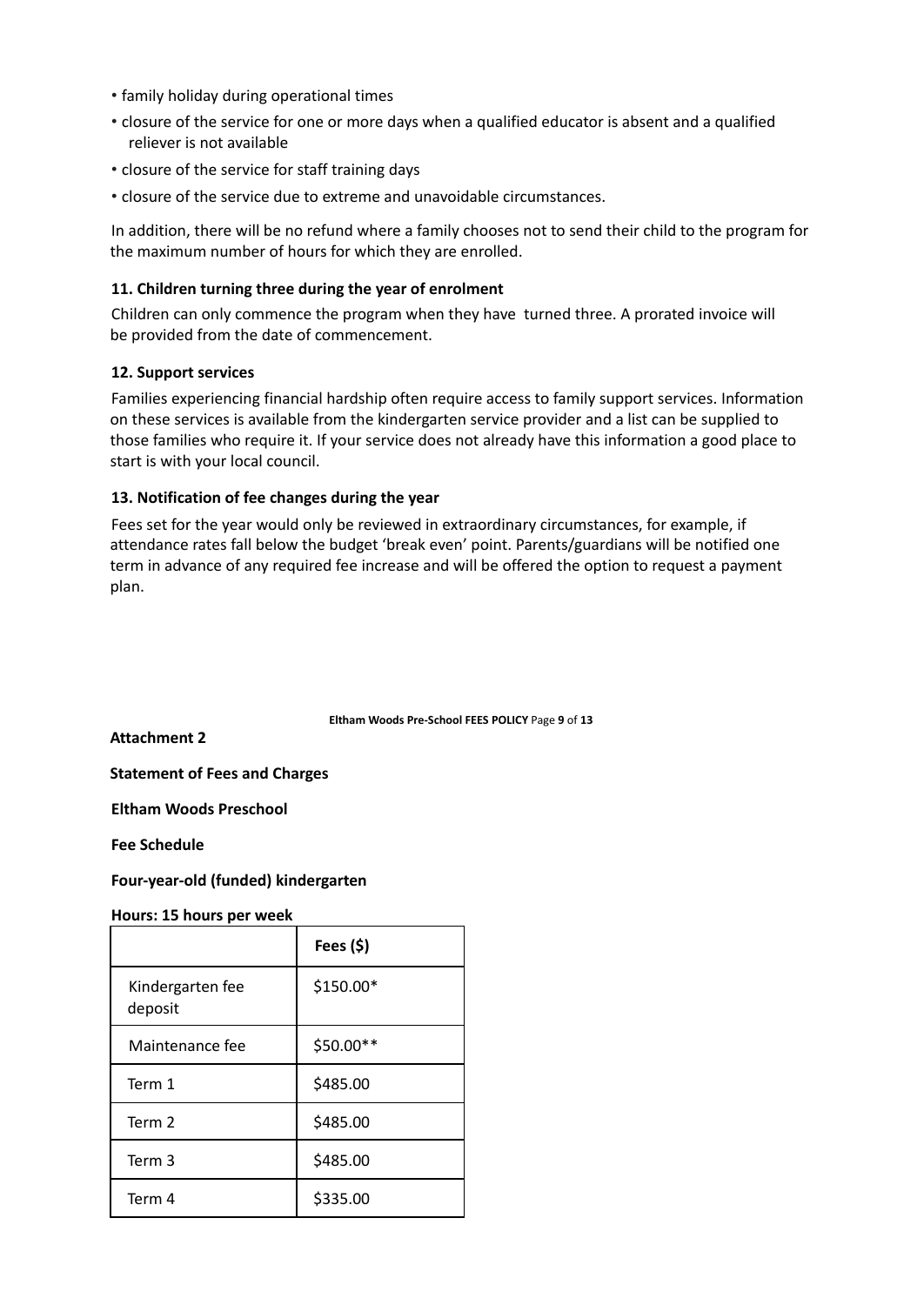\* Kindergarten fee deposits paid upon enrolment are deducted from Term 4 fees.

\*\* The maintenance fee is payable once per family each year and is non-refundable

### **Payment of fees**

Invoices will be issued each term and must be paid by the due date.

### **Kindergarten fee deposit**

Parents/guardians are required to pay the fee deposit on offer of a place. This payment is retained and deducted from term 4 fees. Payment will secure the child's place in the four-year-old (funded) kindergarten program.

# **Kindergarten Fee Subsidy**

Families who are eligible for the Kindergarten Fee Subsidy (refer to Fee information for families) will not be required to make fee payments.

# **Late collection charge**

The Committee of Management reserves the right to implement a late collection charge when parents/guardians are frequently late in collecting a child (refer to Fee information for families).

# **Extended Care**

Eltham Woods Preschool runs an Extended Care Program after the session on Tuesday and Thursday. It runs from  $4 - 5:30$ pm.

Children enrolled in Extended Care are required to enroll in both days.

Each child and session costs \$25 (\$50 per week).

A term deposit of \$500 to use this program and it will be refunded in Term 4. Each child must remain in the Extended Care program for the duration of the year to receive their deposit back in Term 4.

#### **Eltham Woods Pre-School FEES POLICY** Page **10** of **13**

**Attachment 3**

**Statement of Fees and Charges**

**Eltham Woods Preschool**

**Fee schedule**

**Three-year-old funded kindergarten**

### **Hours: 5.5 hours per week**

|                             | Fees $(5)$ |
|-----------------------------|------------|
| Kindergarten fee<br>deposit | \$100.00*  |
| Maintenance fee             | \$50.00**  |
| Term 1                      | \$195.00   |
| Term 2                      | \$195.00   |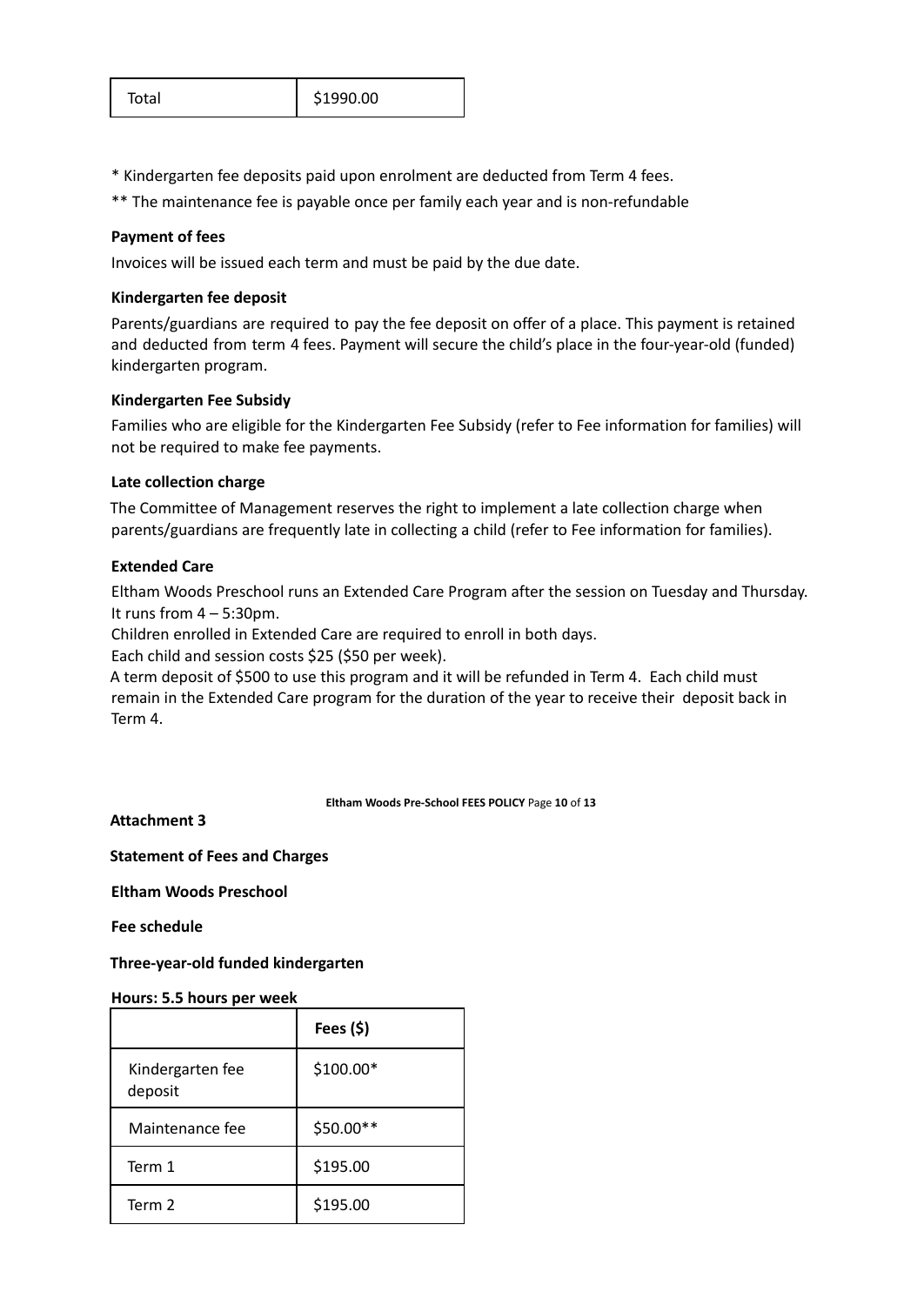| Term 3 | \$195.00 |
|--------|----------|
| Term 4 | \$95.00  |
| Total  | \$830.00 |

\* Kindergarten fee deposits paid upon enrolment are deducted from Term 4 fees.

\*\* The maintenance levy is payable once per family each year

### **Payment of fees**

Invoices will be issued each term and must be paid by the due date.

### **Kindergarten fee deposit**

Parents/guardians are required to pay the fee deposit on offer of a place. This payment is retained and deducted from term 4 fees. Payment will secure the child's place in the three-year-old kindergarten program.

# **Early Start Kindergarten fee subsidy**

Families who are eligible for the Early Start Kindergarten fee subsidy (refer to Fee information for families) will not be required to make fee payments.

### **Children turning three during the year**

Children can only commence the program when they have turned three. A prorated invoice will be provided from the date of commencement.

### **Late collection charge**

The Committee of Management reserves the right to implement a late collection charge when parents/guardians are frequently late in collecting a child (refer to Fee information for families).

**Eltham Woods Pre-School FEES POLICY** Page **11** of **13**

**ATTACHMENT 4 Fee Payment Agreement Four-year-old (funded) kindergarten program Fee payment contract** Child's full name: Parent's/guardian's full name: \_\_\_\_\_\_\_\_\_\_\_\_\_\_\_\_\_\_\_\_\_\_\_\_\_\_\_\_\_\_\_\_\_\_\_\_\_\_\_\_\_\_\_\_\_\_

• I/we acknowledge that the four-year-old kindergarten program is partly funded by the state government, with the balance of funds coming from fees paid by parents/guardians. • I/we understand that I/we am/are entitled to obtain the Kindergarten Fee Subsidy if I/we meet one of the criteria below. If my/our eligibility lapses, then I/we understand that full payment of fees is required from the beginning of the following term.

• I/we agree to pay fees by the due date on the invoice.

• I/we understand that term fees are non-refundable.

• I/we acknowledge that if fees are not paid by the due date, the Committee of Management will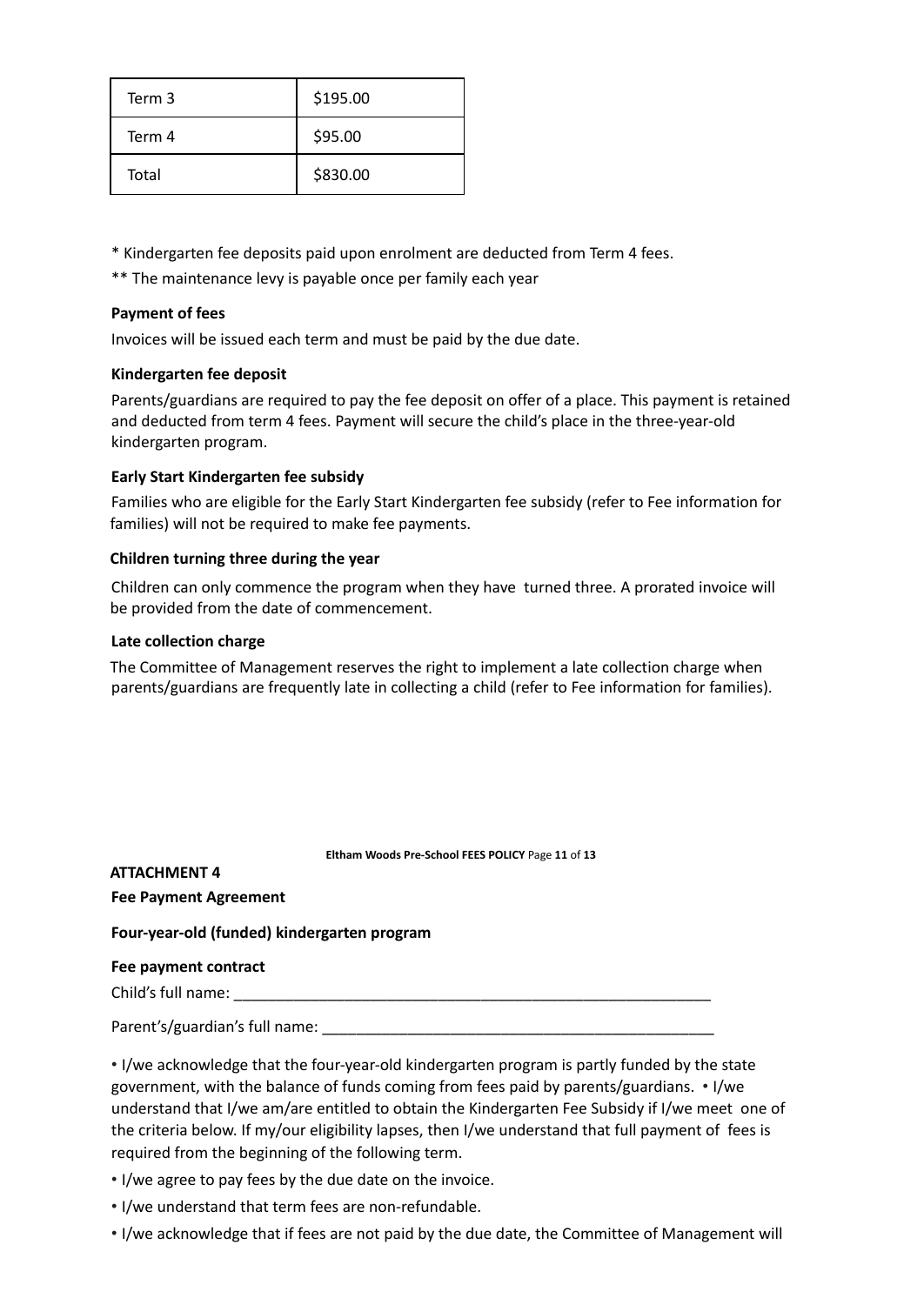implement the late payment of fees procedures, as outlined in the *Fees Policy*, which could result in the withdrawal of my/our child's place at the service.

• I/we agree that if my/our financial circumstances change and I/we am/are unable to pay as agreed, I/we will immediately notify the Treasurer to discuss alternative payment options. • I/we acknowledge that I/we have received and read the service's Fee information for families, which outlines the procedure for payment of fees.

#### **Kindergarten Fee Subsidy**

Please indicate below which concession you are eligible for – the criteria is outlined on Attachment 1 Section 5.

Concession: \_\_\_\_\_\_\_\_\_\_\_\_\_\_\_\_\_\_\_\_\_\_\_\_\_\_\_\_\_\_\_\_\_\_\_\_\_\_\_\_\_\_\_\_\_\_\_\_\_\_\_\_\_\_\_\_\_\_\_\_\_\_\_

Supporting documentation will need to be sighted on commencement at Eltham Woods Preschool by the Nominated Supervisor**.**

# *Note: the eligibility of concessions may vary from time-to-time. Up-to-date information can be found in The Kindergarten Guide* **(Department of Education and Training) available under** *early childhood / service providers on the DET website:* **www.education.vic.gov.au**

\_\_\_\_\_\_\_\_\_\_\_\_\_\_\_\_\_\_\_\_\_\_\_\_\_\_\_\_\_\_\_\_\_\_\_\_\_\_ \_\_\_\_\_\_\_\_\_\_\_\_\_\_\_\_\_\_\_\_\_\_\_\_\_\_\_\_\_

#### Signature (parent/guardian) Date

Note: invoices, receipts and collection of fees will be in accordance with the Eltham Woods Preschool *Fees Policy*.

|                                            | Eltham Woods Pre-School FEES POLICY Page 12 of 13 |  |  |  |
|--------------------------------------------|---------------------------------------------------|--|--|--|
| <b>Attachment 5</b>                        |                                                   |  |  |  |
| <b>Fee Payment Agreement</b>               |                                                   |  |  |  |
| Three-year-old funded kindergarten program |                                                   |  |  |  |
| Fee payment contract                       |                                                   |  |  |  |
| Child's full name:                         |                                                   |  |  |  |
| Parent's/guardian's full name:             |                                                   |  |  |  |

- I/we acknowledge that the three-year-old kindergarten program is partly funded by the state government, with the balance of funds coming from fees paid by parents/guardians. • I/we understand that I/we am/are entitled to obtain the Kindergarten Fee Subsidy if I/we meet one of the criteria below. If my/our eligibility lapses, then I/we understand that full payment of fees is required from the beginning of the following term.
- I/we agree to pay fees by the due date on the invoice.
- I/we acknowledge that if fees are not paid by the due date, the Committee of Management will